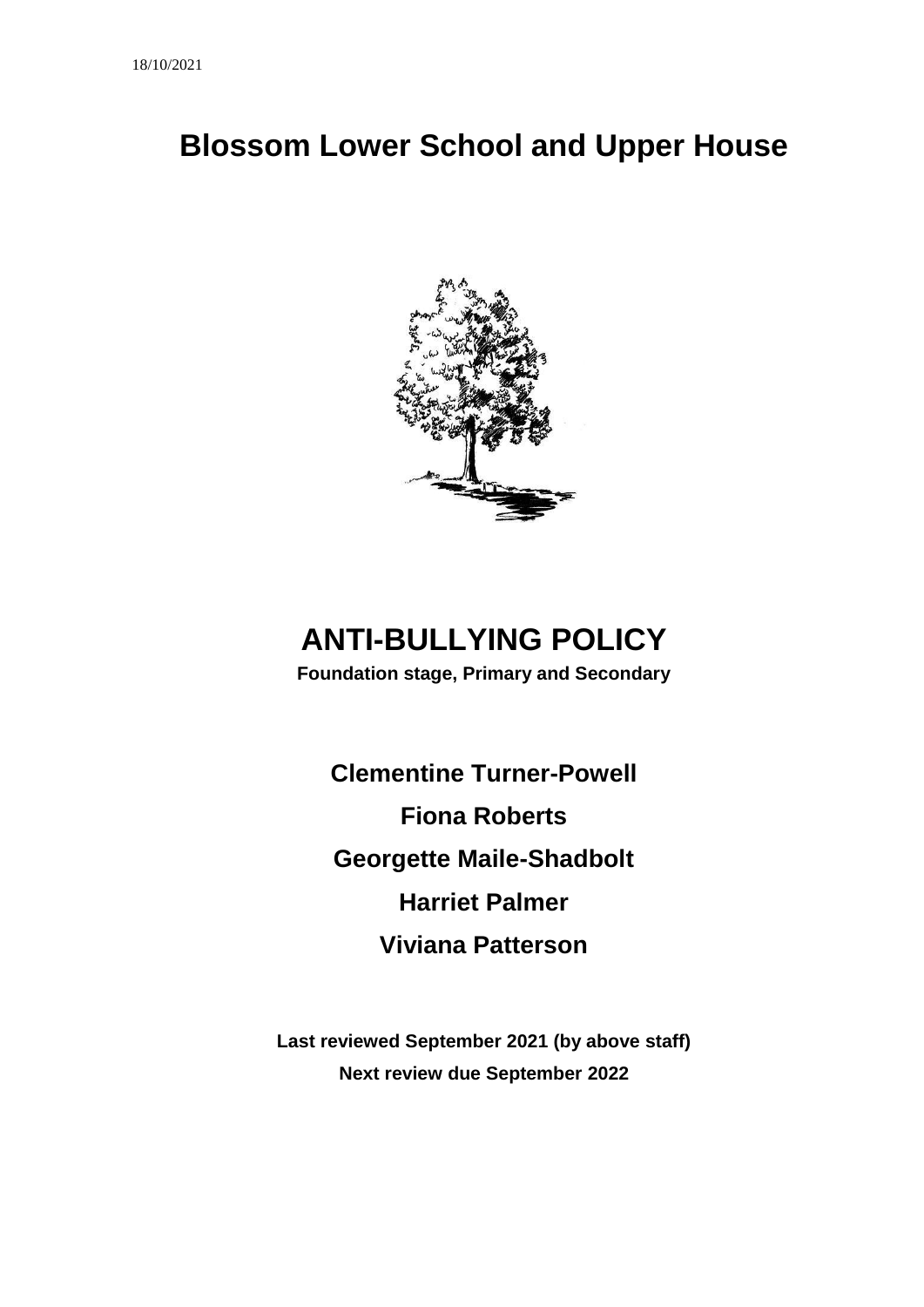#### **ANTI BULLYING POLICY**

#### **Definition**

Bullying can be described as being *'a deliberate act done to cause distress solely in order to give a feeling of power, status or other gratification to the bully. It can range from ostracising, name-calling, teasing, threats and extortion, through to physical assault on persons and/or their property. It can be an unresolved single frightening incident which casts a shadow over a child's life, or a series of such incidents.*'

At Blossom House and Upper House School staff, parents and pupils work together to create a happy, caring, learning environment. Bullying, either verbal, physical or indirect will not be tolerated. It is everyone's responsibility to aim to prevent occurrences of bullying and to deal with any incidents quickly and effectively. Research has shown time and time again that the extent of bullying in schools is greatly underestimated.

An 'anti-bullying' ethos is embedded into the whole school approach. It is integral to the school's SMSC provision. 'Behaviour and Safety' are incorporated into the school's Evaluation and Development Plans.

Blossom House strives to provide pupils with a safe environment for learning, in terms of academic development, social awareness and wellbeing. All teachers and therapists ensure lessons and sessions do not tolerate or facilitate any discriminatory views, including those considered racial, sexist, homophobic, biphobic or transphobic. If pupils exhibit or demonstrate views or opinions of an offensive or concerning nature, these will be remediated/challenged immediately and reported via Schoolpod. The pupil/s will then be given access to 1:1 SLT or 1:1 discussions with a trusted adult to help broaden their views and reduce this behaviour. This may include referral to one of the school's own RSE mentors. Positive attitudes are supported through assemblies, displays, Group Times and SMSC days etc.

Bullying can be brought to the attention of staff either by the victim(s), their friend(s), their parent(s) or other associated people. Bullying will often be dealt with using our restorative justice approach to help the bully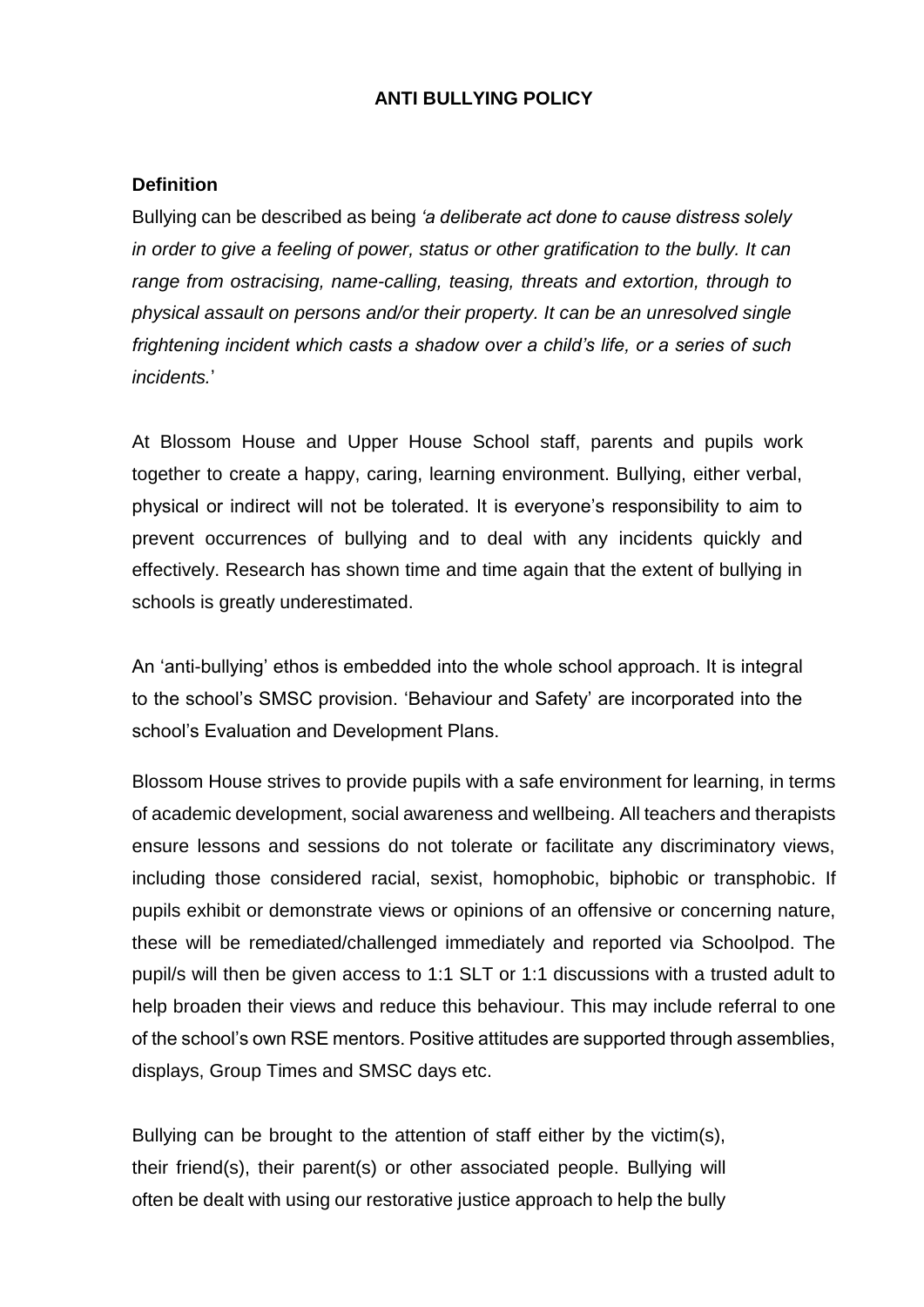take responsibility for their actions and have a change to repair the situation. By using this approach we also help the children to think about what could be done differently next time and how the situation can be dealt with appropriately. If children are willing to engage with these restorative justice chats then their sanctions may be lessened.

The School's approach takes into account the latest DoE Guidance:

- [Keeping Children Safe in Education \(2021\)](https://assets.publishing.service.gov.uk/government/uploads/system/uploads/attachment_data/file/1014057/KCSIE_2021_September.pdf)
- [Sexual violence and sexual harassment between children in schools and](https://assets.publishing.service.gov.uk/government/uploads/system/uploads/attachment_data/file/999239/SVSH_2021.pdf)  [colleges \(2021\)](https://assets.publishing.service.gov.uk/government/uploads/system/uploads/attachment_data/file/999239/SVSH_2021.pdf)
- [Sharing nudes and semi-nudes: advice for education settings working with](https://www.gov.uk/government/publications/sharing-nudes-and-semi-nudes-advice-for-education-settings-working-with-children-and-young-people/sharing-nudes-and-semi-nudes-advice-for-education-settings-working-with-children-and-young-people)  [children and young people \(2020\)](https://www.gov.uk/government/publications/sharing-nudes-and-semi-nudes-advice-for-education-settings-working-with-children-and-young-people/sharing-nudes-and-semi-nudes-advice-for-education-settings-working-with-children-and-young-people)
- Preventing and tackling bullying: Advice for headteachers, staff [and governing bodies \(July 2017\)](https://assets.publishing.service.gov.uk/government/uploads/system/uploads/attachment_data/file/623895/Preventing_and_tackling_bullying_advice.pdf)
- [Teaching Online Safety in School 2019](https://assets.publishing.service.gov.uk/government/uploads/system/uploads/attachment_data/file/811796/Teaching_online_safety_in_school.pdf)

# This guidance defines bullying as (extract):

*Bullying is behaviour by an individual or group, repeated over time, that intentionally hurts another individual or group either physically or emotionally. Bullying can take many forms (for instance, cyber-bullying via text messages or the internet)…. It can result in the intimidation of a person or persons through the threat of violence or by isolating them either physically or online.*

### **Strategy for dealing with bullying in school**

The following is a list of actions available to staff depending on the perceived seriousness of the situation. The emphasis is always on a caring, listening approach as bullies are often victims too – that is why they bully. However, they should also be made clearly aware of the seriousness of their behaviour as well as the impact which is has/had upon the victim.

*Refer also to Appendix A for the use of the 'Not Sensible Book/Inappropriate Behaviour Book' which would usually precede referral to the Deputy, Head teacher and/or the Staff Member Responsible for Behaviour*. This aims to illustrate and explain what 'hurting' and 'bullying' behaviour is, and the different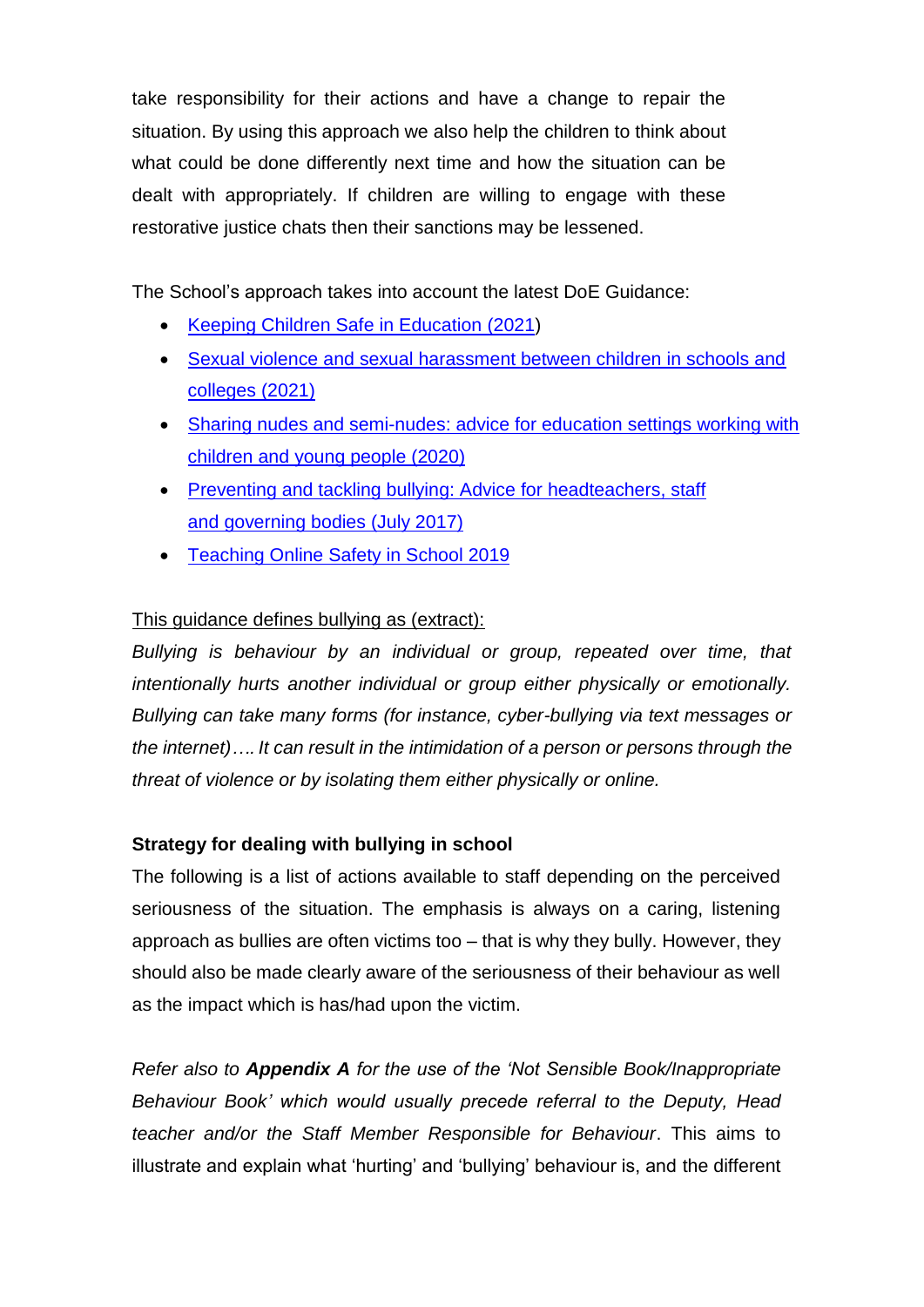forms it can take. This approach is also in line with our Restorative Justice approach:

- Discussions with the victim (as is appropriate to the pupil's level of understanding). This will require patience and understanding. Remember – listen, believe, and act. The events that led up to a bullying incident may need to be drawn out on paper in order to aid the pupil's understanding and recognition of his or her behaviour. It should involve a member of staff with whom the pupil feels comfortable as well as the person responsible for behaviour and/or the Headteacher.
- Identify the bully/bullies. Obtain witnesses if possible. Advise the Head teacher and/or the Staff Member Responsible for Behaviour. Record all details in the books and/or pupil logs. Ensure Schoolpod is updated where appropriate.
- Discussions with the perpetrator of bullying behaviour. Explain the details clearly and ask them to tell the truth about the situation/incident. Make it clear that bullying is not acceptable at Blossom House or Upper House School.
- N.B It is important to establish whether there was **'intent'** behind the behaviour/s. It is common for pupils with language and communication problems to experience confusion about the effect of their behaviours on others. This is continually targeted through a whole school, multi-disciplinary approach. However, once staff are sure that a pupil or pupils have been made explicitly aware of the unacceptability of certain actions/behaviours, antibullying policies will be implemented.
- If the pupil admits responsibility then follow the procedure outlined below and in the Discipline and Behaviour Policy and in *Appendix A*.
- If the pupil does not take responsibility, investigate further. If it is clear that they are lying, continue with the procedure. Pupils usually own up if presented with all the facts. It may be that the perpetrator is unaware of the seriousness of their behaviour and the impact that it has upon the victim, due to their social interaction and language problems.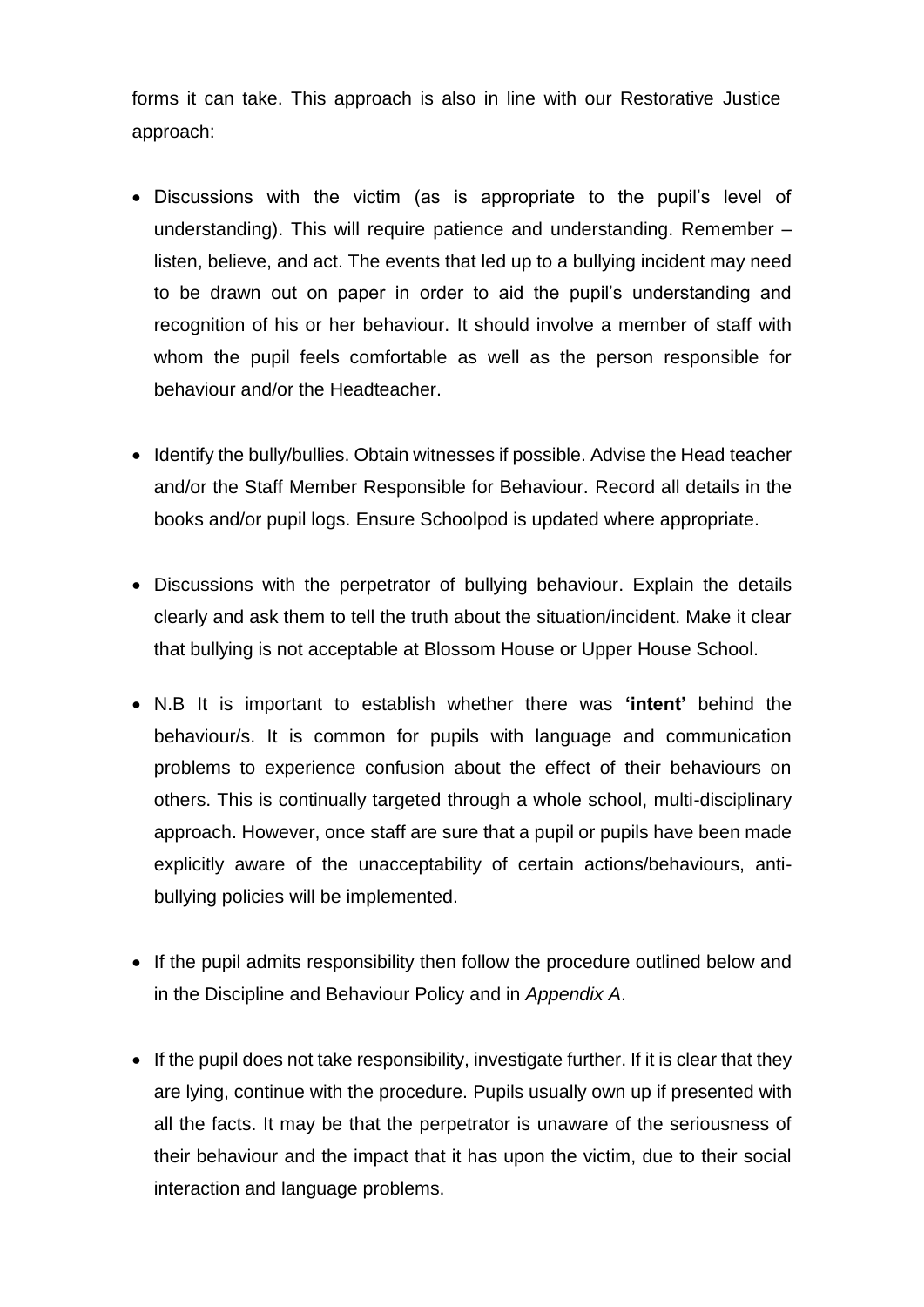- Separate discussions with parents of bully and victim. This may involve phone call/s and/or meetings in school also.
- Sanctions for the bully may include withdrawal from favoured activities, loss of playtimes, exclusion from playground during lunchtimes, exclusion from school, depending on the perceived severity of the incident(s). These sanctions may decrease if the child is willing to participate in out restorative justice chats and 'repairing' the situation
- Continue monitoring the situation by observing and monitoring at lesson times, playtimes/ lunchtimes and having discussions with victim to ensure no repetition
- As the behaviour of the bully (hopefully) improves, then favoured activities etc. can be reinstated, and the child should be praised for good behaviour. This will help rebuild the pupil's self-esteem, which may have been damaged after being caught bullying, or could have been low anyway, hence the bullying.
- In order to identify incidents of bullying and the identities of bullies, at Blossom House and Upper House School we have agreed to carry out the following strategies:
- All staff watch for early signs of distress in pupils
- All staff listen, believe, act
- Circle times, Group Times, assemblies, SLT sessions and PSHE are used to talk about bullying.
- All incidents/concerns/misconceptions leading to an act which may be perceived or thought of as bullying are carefully logged by relevant staff member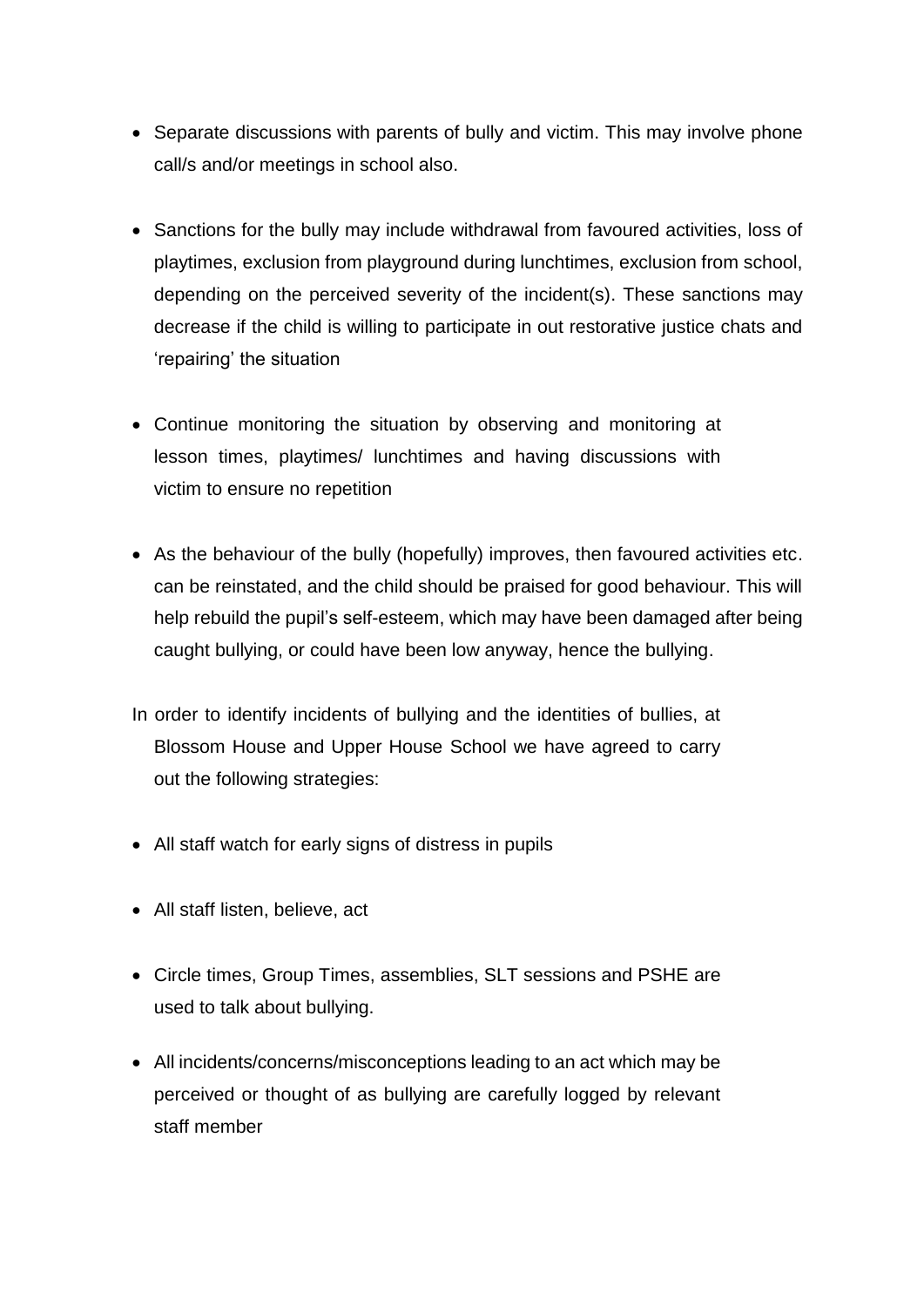DfE's Anti-bullying pack '*Don't Suffer in Silence'* provides the basis for the Blossom House strategy. This has been further added by to by the advice and direction given in DfE's (2011) *'Preventing and Tackling Bullying: Advice for Headteachers, Staff and Governing Bodies' and 'Preventing and tackling bullying: Advice for headteachers, staff and governing bodies'* (October 2014).

- Anti-Bullying week.
- All staff aware of the process for acting upon bullying.
- All staff aware and confident in implementing policies specific to a given cohort relating to specific issues and able to seek help from senior staff.
- Support for both the victim and perpetrator through onsite resources such as speech and language therapy input (with regards to social interaction/communication issues) and arts therapy provision (for emotionally related issues).
- Liaison with the Designated Safeguarding Lead (DSL).

Refer also to **Appendix B** for use of methods such as the 'Sensible Book' and 'Appropriate Behaviour' books which are used throughout the Primary and Secondary schools (in forms appropriate to the groups' age and levels of maturity and understanding) in order to promote appropriate interactions between pupils and reduce incidents of bullying.

### **Cyber Bullying**

The school also takes Cyber Bullying very seriously. [https://www.gov.uk/government/uploads/system/uploads/attachment\\_da](https://www.gov.uk/government/uploads/system/uploads/attachment_data/file/374850/Cyberbullying_Advice_for_Headteachers_and_School_Staff_121114.pdf) [ta/file/374850/Cyberbullying\\_Advice\\_for\\_Headteachers\\_and\\_School\\_St](https://www.gov.uk/government/uploads/system/uploads/attachment_data/file/374850/Cyberbullying_Advice_for_Headteachers_and_School_Staff_121114.pdf) [aff\\_121114.pdf](https://www.gov.uk/government/uploads/system/uploads/attachment_data/file/374850/Cyberbullying_Advice_for_Headteachers_and_School_Staff_121114.pdf)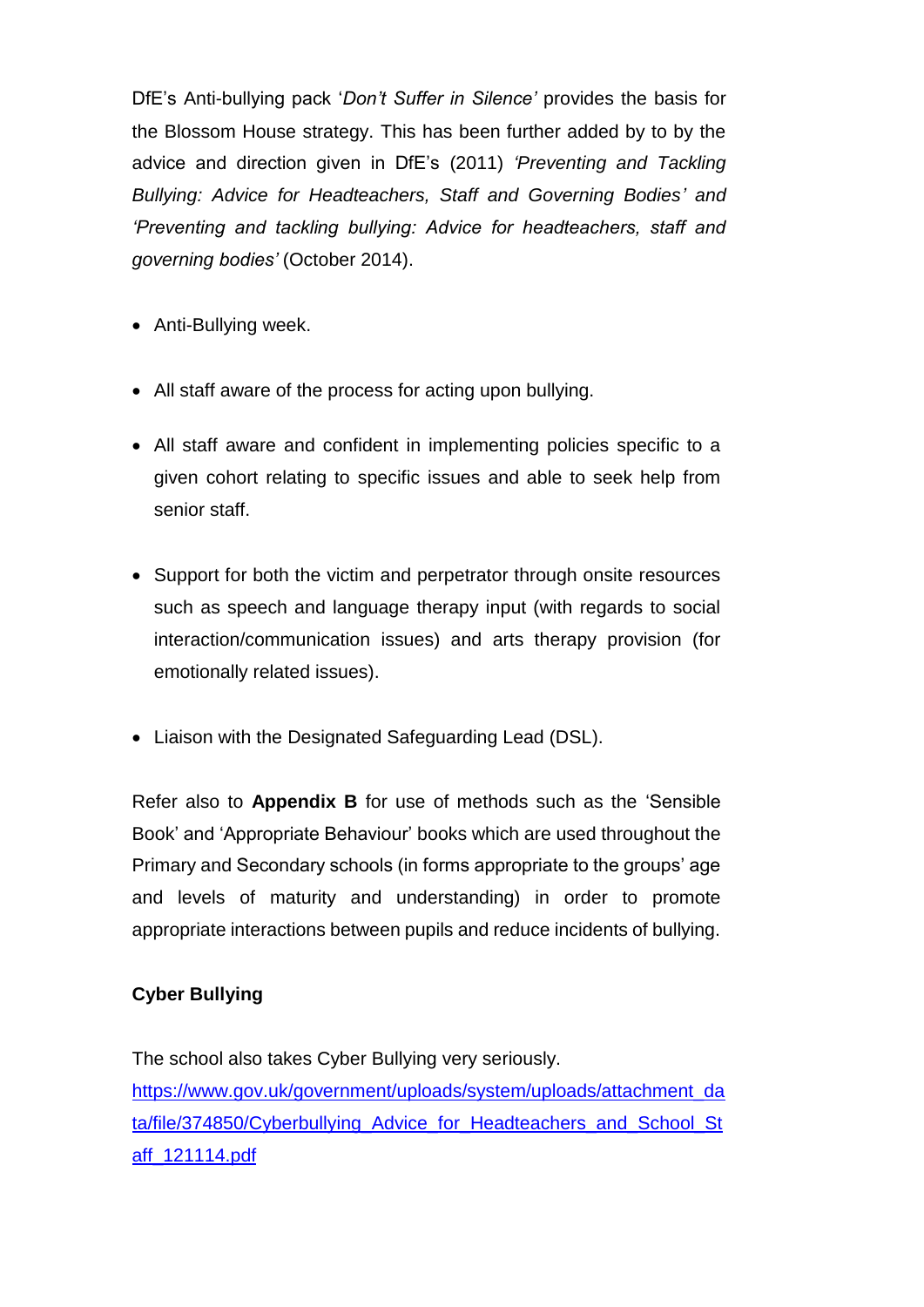The school recognises the importance of teaching pupils about online safety, and helping them to be clear about what is expected of them online as offline. We follow the latest Government guidance: *[Teaching online safety in school 2019.](https://assets.publishing.service.gov.uk/government/uploads/system/uploads/attachment_data/file/811796/Teaching_online_safety_in_school.pdf)*

The school's policy with regards to Anti-Bullying also includes any form of *Cyber Bullying***.** Refer also to the *Online Safety Policy* which sets out a clear process for tackling issues related to digital devices and social networking sites (e.g. Xbox chat, Snap Chat). This process needs to be supported by parents in the home.

Cyber Bullying could include use of text messaging, email, Messenger, BBM, 'Facebook', Internet, chat rooms and online games. The latest DoE guidance states that:

*"Cyber-bullying is a different form of bullying and can happen at all times of the day, with a potentially bigger audience, and more accessories as people forward on content at a click"*

- The school will ensure that the curriculum teaches pupils about the risks of new communications technologies, the consequences of their misuse, and how to use them safely. Some of these applications are not available to the pupils in school.
- Internet blocking technologies are continually updated and harmful sites blocked (overseen by the I.T. manager in liaison with staff).
- Clear policies are set about the use of mobile phones at school and at other times when pupils are under the school's authority.
- Pupils will be given key guidance on: *personal privacy rights; material posted on any electronic platform; photographic images.*
- The curriculum will cover the value of e-communications and the risks and consequences of improper use, including the legal implications in lessons such as Life Skills, PSHE, assemblies with local police and ICT lessons.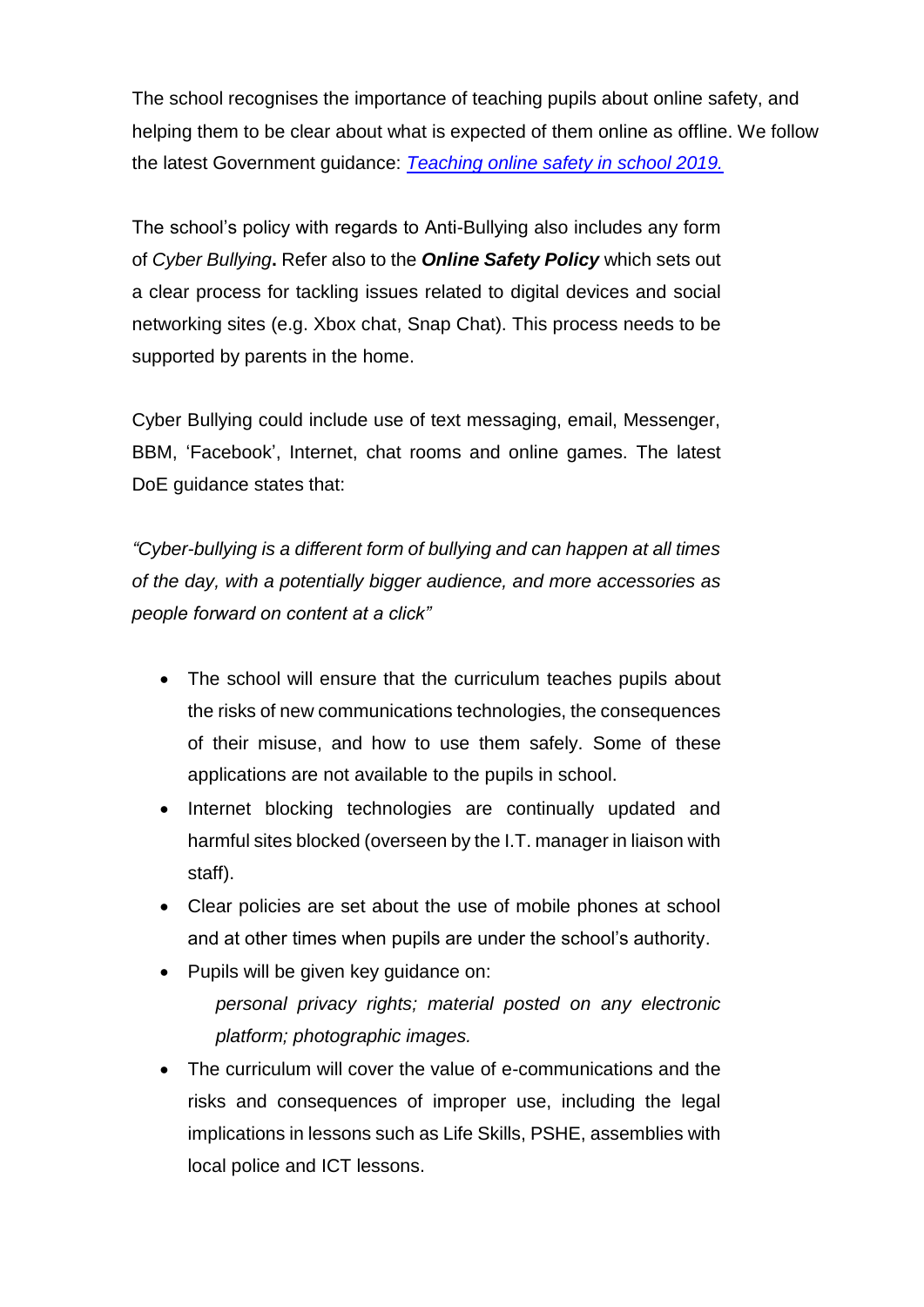- A dialogue will be kept up with parents about emerging technologies their child might be using, as well as reminding parents are the support the school requires in order to implement policies.
- The school will ensure that parents know what steps to take if they suspect that their child is being cyber-bullied or is bullying someone else. Parents are invited to a talk at the school on this subject by a specialist national charity. Letters are sent home by the Principal.
- Internet safety week involving in school activities with the pupils and after school training sessions available for all parents.
- Liaison with the Designated Safeguarding Lead (DSL).
- Refer also to the *Online Safety Policy* for more detail.
- Updated guidance for preventing cyberbullying at home has been placed on the Parent Portal of the school website.
- Annual awareness training sessions delivered by Childnet UK Safer Internet Centre (September 2018)

An example of home-school partnerships regarding bullying may be drawn from that of Tim Shepard (P16) and a group of parents who worked on a plan for addressing cyber-bullying awareness with a group of five particularly vulnerable young adults

# **Bullying outside school premises**

The D.o.E's October 2011 guidance states that:

*Teachers have the power to discipline pupils for misbehaving outside the school premises "to such an extent as is reasonable". This can relate to any bullying incidents occurring anywhere off the school premises, such as on school or public transport, outside the local shops, or in a town or village centre.*

# **Peer on Peer Abuse (Including Child on Child Sexual Violence and Sexual Harassment)**

At Blossom House School we recognise the possibility that children are capable of abusing their peers (including online). **Blossom House School has a zero-**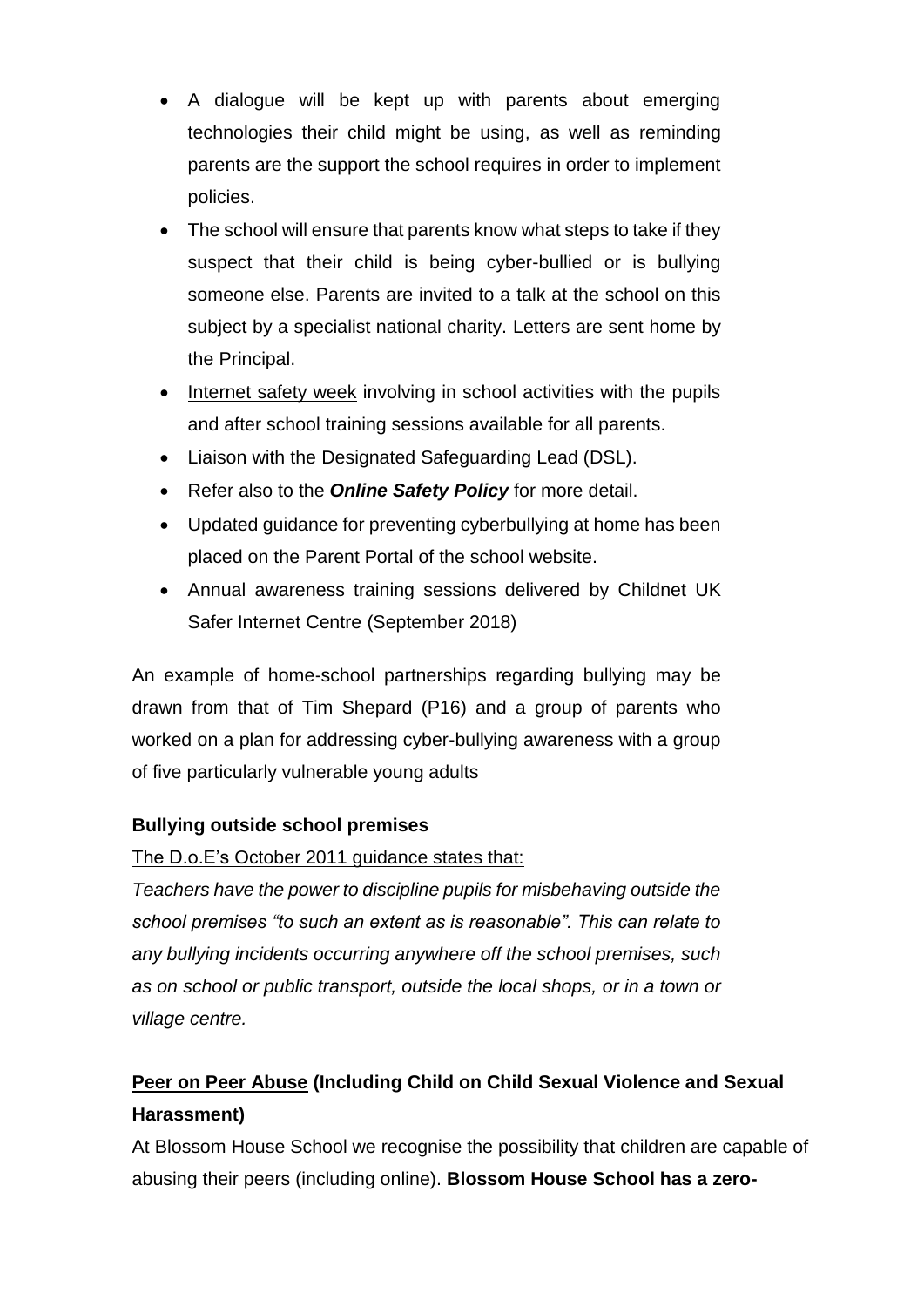**tolerance approach to peer on peer abuse, and it should never be tolerated or passed off as "banter", "just having a laugh", "part of growing up" or "boys being boys"** as this can lead to a culture of unacceptable behaviours and an unsafe environment for children. We recognise the gendered nature of peer on peer abuse; whilst it is more likely that girls will be victims and boys perpetrators, all peer on peer abuse is unacceptable and will be taken seriously.

We aim to reduce the risk of peer on peer abuse by teaching pupils about positive, healthy and respectful relationships (both on and offline) in RSE and PHSE sessions, along with an awareness around 'being safe' and how to recognise and report abuse.

Where peer on peer abuse is suspected, or where an allegation has been made, **the DSL should be informed immediately**. If a potential criminal offence has taken place, the Police will also be contacted. If the allegation is not accepted by Children's Social Care or the Police, the school is responsible for managing the situation internally. **Where child on child sexual violence or sexual harassment is suspected, or where an allegation has been made, please refer to the flow chart in Appendix 3. In such circumstances,** *[Part five of Keeping Children Safe in](https://assets.publishing.service.gov.uk/government/uploads/system/uploads/attachment_data/file/1007260/Keeping_children_safe_in_education_2021.pdf)  [Education](https://assets.publishing.service.gov.uk/government/uploads/system/uploads/attachment_data/file/1007260/Keeping_children_safe_in_education_2021.pdf) (2021)* **should also be followed.**

As part of the DfE's response to sexual abuse in education, including the [Ofsted](https://www.gov.uk/government/publications/ofsted-review-of-sexual-abuse/ofsted-review-into-sexual-abuse-in-schools-terms-of-reference)  [review into sexual abuse in schools,](https://www.gov.uk/government/publications/ofsted-review-of-sexual-abuse/ofsted-review-into-sexual-abuse-in-schools-terms-of-reference) Blossom House School recognises the importance of the victim's voice and reporting. Any victims, perpetrators and any other children affected by peer on peer abuse will be offered a high level of pastoral support from a team of trusted adults, and any reports made will be taken seriously and dealt with swiftly and appropriately. A victim will never be given the impression they are creating a problem, or be made to feel ashamed for making a report.

The NSPCC has a dedicated helpline to support children and young people who have experienced abuse at school, and for adults and professionals who need further support and guidance: 0800 136 663 or email [help@nspcc.org.uk.](mailto:help@nspcc.org.uk)

On occasion, some pupils will present a safeguarding risk to other pupils. The school is responsible for creating individualised risk assessments to ensure that the other pupils are safeguarded; and that these pupils are also kept safe from malicious allegations.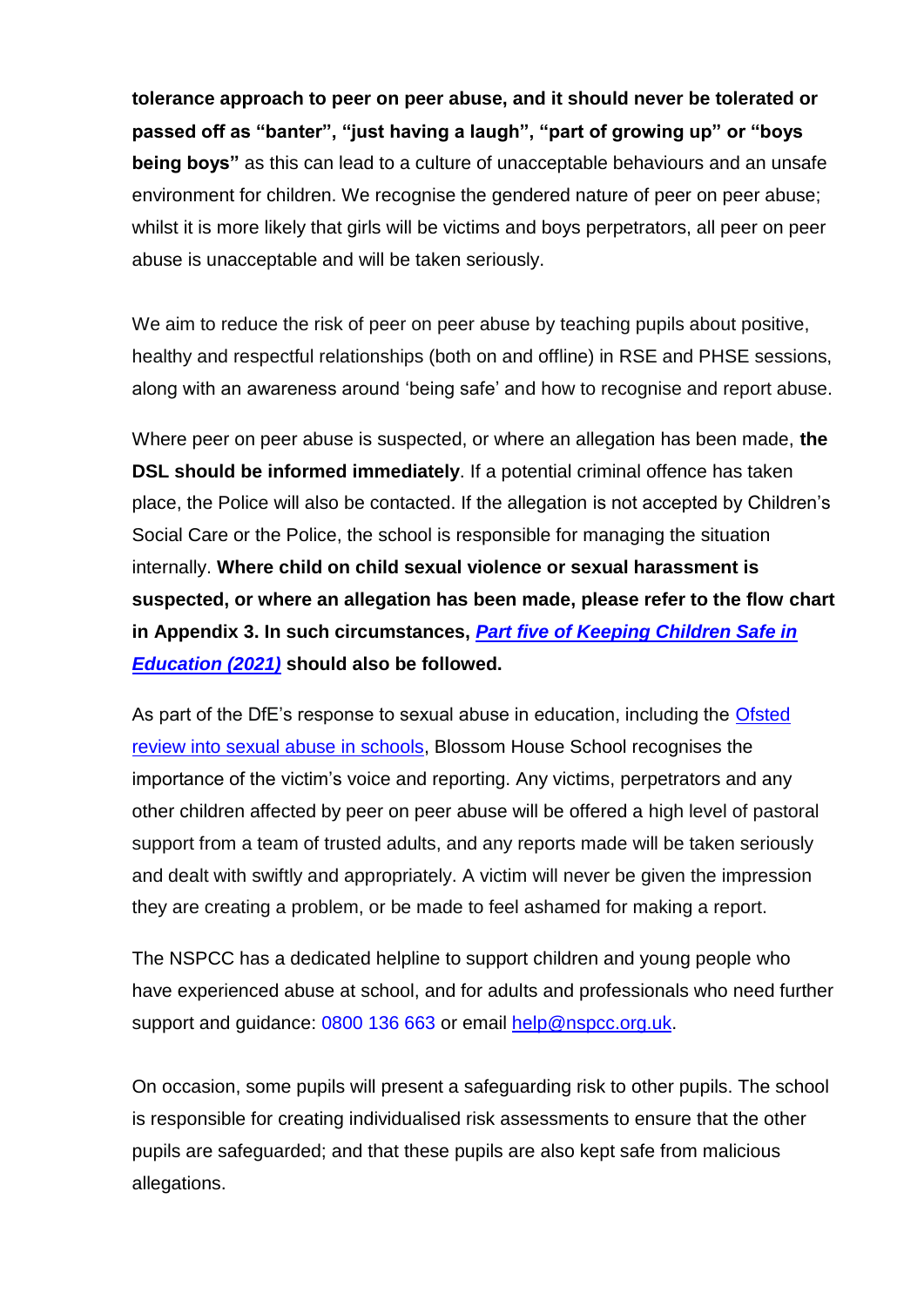### **Approach to supporting diversity awareness:**

Blossom House School is committed to being an anti-racist and diversity aware school. The LATS aims for 2020-21 are:

- 1. To further develop the pupils' and staff's understanding of discrimination in society
- 2. To develop meaningful changes that contribute to BHS becoming a more actively antiracist space

In line with these we have put in place a specific protocol when dealing with racist or homophobic, biphobic and transphobic (HBT) behaviour. Along with the assistance of the Diversity Strategy Coordinator (Sadaf Khan) we have adapted SchoolPod to include racist and HBT behaviours within behaviour logs as well as creating a flowchart in order to deal consistently with any incidents of racism. This flowchart is saved in the 'Diversity' folder within Shared Files and all staff are aware of this document. The flowchart clearly lays out how to deal with the incident depending on the root of the behaviour and the understanding and knowledge of the pupils involved. The incident will then be dealt with accordingly with follow up restorative justice and 1:1 work where necessary.

## **Approach to behaviour and bullying during Covid:**

There has been an increased emphasis on emotional wellbeing as pupils returned to school fulltime. This has been to support anxiety in pupils due to the changing covid regulations and uncertainty of the future. Secondary children attended an assembly by Joey Burgess to discuss the following expectations:

- Not deliberately coughing or spitting towards other pupils or staff
- Not pretending to have symptoms
- Remembering to be aware of other peoples anxieties around Covid
- Supporting pupils to remember to wash their hands regularly and to social distance

If these rules are not followed then staff should liaise with behaviour leads to consider appropriate consequences.

'Covid-related behaviours' has been added within behaviour logs so that data around it can be collected each term. A risk assessment for the Behaviour Department has been written and will be shared with staff.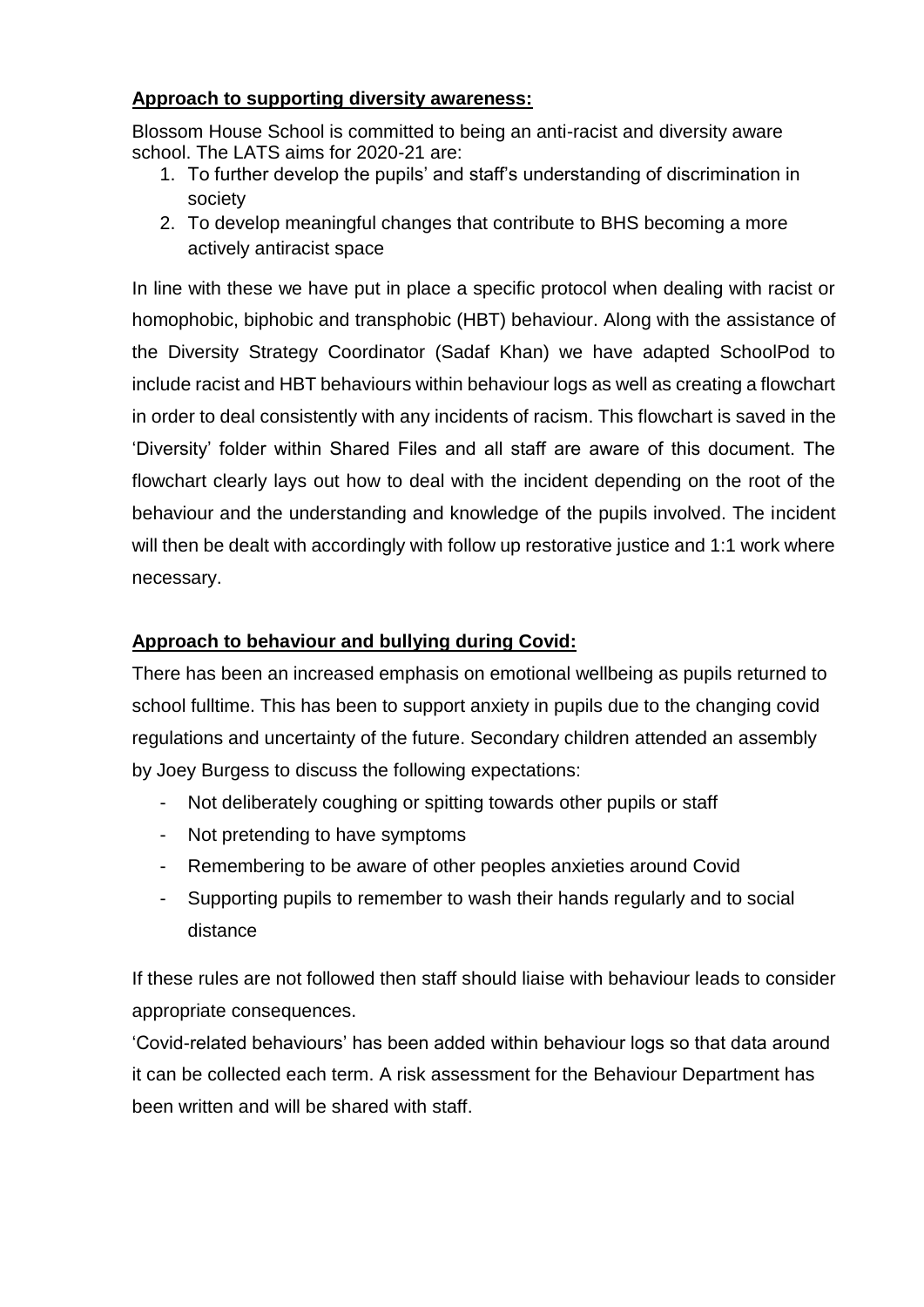# **Anti-Bullying Policy-Appendix A**

## **'Not Sensible' and 'Inappropriate Behaviour' Books**

#### *(Taken from the 'behaviour management induction training' information).*

As a school we need to take a stand against any sort of bullying behaviour. However, 'bullying policies' cannot be implemented in a similar manner to mainstream schools as the nature of speech, language and communication difficulties mean that the vast majority of our pupils need to be 'taught' what 'bullying' or 'unkind' behaviour is as well as how to deal with it.

Therefore, we aim to incorporate this into all aspects of the pupils' experience at Blossom (Primary) and Upper House (Secondary); providing social skills input as part of their speech and language therapy provision, in order to 'break down' incidents and work out antecedents, consequences and the resulting feelings of all involved; in a safe and secure environment which aims to prevent such a situation from happening again.

However, it is often the case that this process may need to be repeated several times. This accumulative approach tends to be more meaningful to the individual than simply being 'punished' and is more effective in the long-term.

#### **In such situations it is vital to:**

- (a) Remain calm and clear.
- (b) Avoid using a lot of language and lengthy verbal explanations.
- (c) Ask for help from senior staff where necessary.
- (d) Use drawings, visual aids, modelling etc in order to explain exactly what happened in a given situation. It is important to try to help them to understand the sequence of events.
- (e) Provide short and clear examples of what each person could have done differently in order to avoid the situation and to deal with it more successfully in the future.
- (f) Always be aware of what the pupils that you are responsible for are doing, in order to aim to intervene before a situation becomes a problem. *This is extremely important on the playground, but is also relevant during lessons, lunchtime and moving around the school (transition times) as this is often when difficulties may arise.*
- (g) Take a proactive role in the pupils' social interactions in order to continually model and reinforce positive and successful strategies and communication.
- (h) Ensure that you inform the Group Leader and Primary or Secondary Behaviour Coordinators. For significant incidents, also inform the Head of Behaviour/Deputy Head and Principal.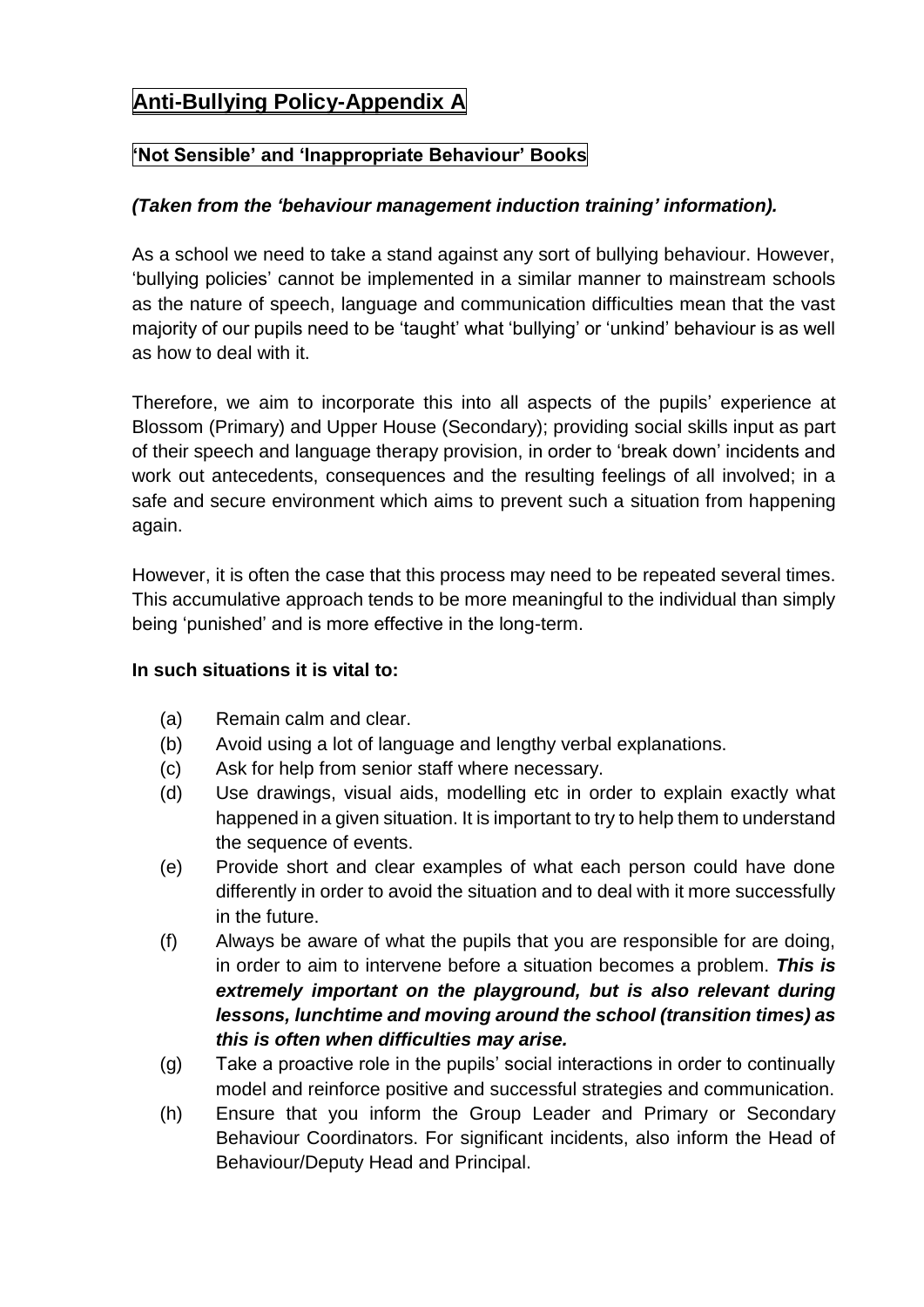- (i) For significant incidents, record the information in the pupil log as well as in the class book.
- (j) Where the incident involves Safeguarding concerns, ensure that you also inform the CPO and CP team.

We have found that there is still a need for the pupils at BHS to have unkind, hurtful and anti-social behaviour labelled for them. This is why we list behaviours in the '*Not Sensible'* book under *'hurting'* and classify these into '*actions*' and '*words*'. The aim of this is to define what sort of behaviour is socially unacceptable, but in a calm, clear and directive manner. This also enables the pupil who has been 'hurt' to feel 'heard' and also to understand their role in a given situation, if appropriate.

Each Primary class should have a 'Not Sensible Book' with a page at the back for 'Hurting'. In Secondary this is called the 'Inappropriate Behaviour Book'. The same process applies, but behaviour is labelled and described in a more age-appropriate way (according to the individual's language levels).

# **Rules for recording 'hurting':**

# *FOR: Incidents involving 'hurting with words or actions' (our pupils tend to need to be continually reminded that we can 'hurt' another person with our words and gestures, as well as physically.*

- Any unkind or hurtful behaviour towards another pupil (and sometimes adult depending on the situation and that particular pupil's behaviour policy – *it is usually only applied to behaviour towards other pupils*) is recorded in the Not Sensible book under hurting besides their name. Try to record any mitigating circumstances or contextual notes if they occur, so that the Group Leader has a clearer idea of what happened if they were not present at the time.
- *E.g. X called Y a 'stupid pig' and made Y feel very sad. X did say sorry afterwards.*

Or

*E.g. X laughed at Y when another child was unkind to him, which made Y feel upset. X said that she did not know that this would hurt Y's feelings.*

Or

*E.g. X and Y hurt Z when they chased him around the playground calling him names and then tripped him over. They did not stop when an adult asked them to.* 

It is very important to choose the language that you use carefully, so as to reflect the age, maturity and language levels of the pupil/s involved.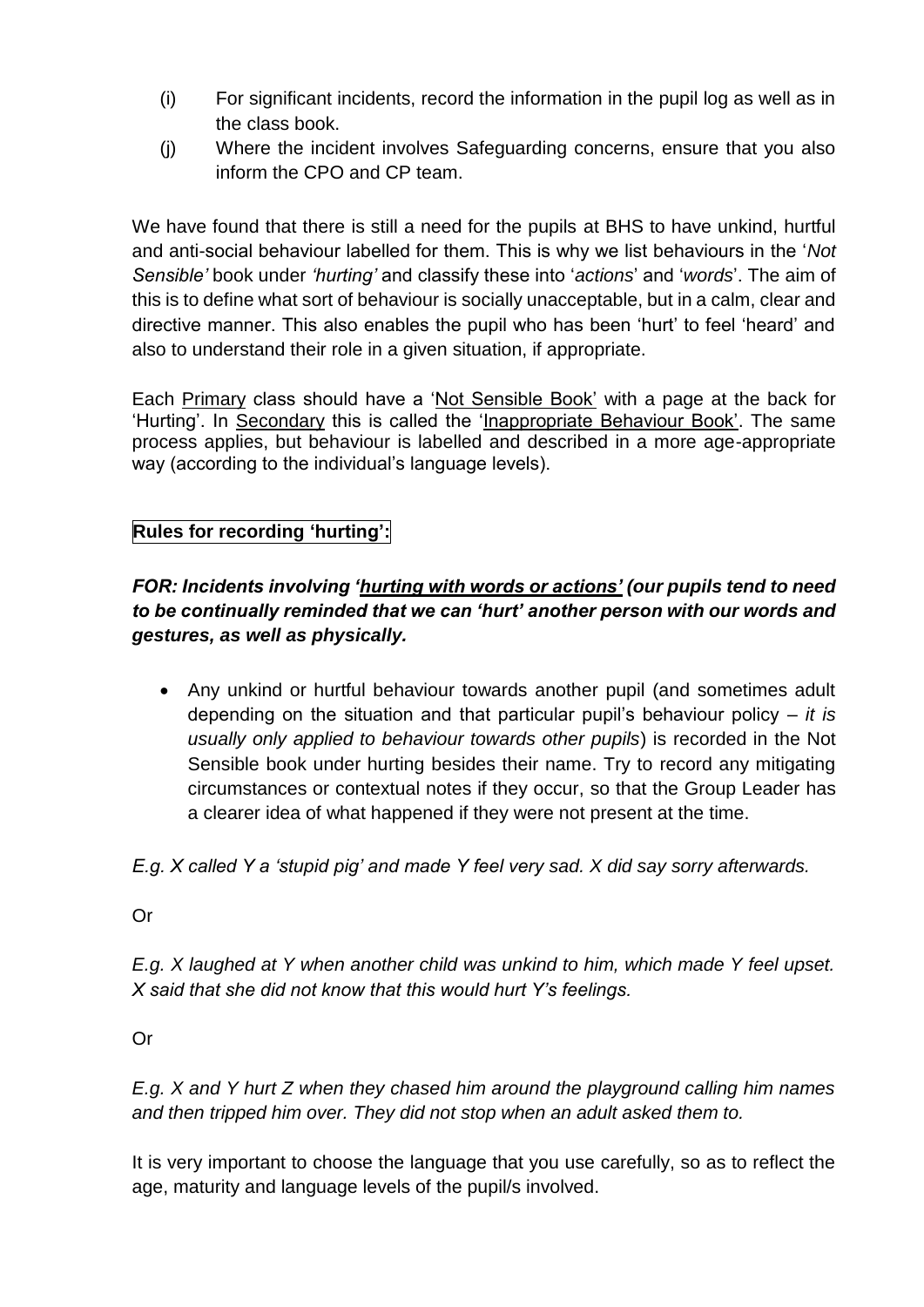- The Group Leader then checks the Not Sensible Book 'hurting page' /inappropriate behaviour book daily.
- A pupil who has been written into the Not sensible book /inappropriate behaviour book for 'hurting' or 'targeting' **THE SAME PERSON THREE TIMES** will then need to see **the Principal or Deputy**, who will talk through the incidents and decide upon the consequence. The Group Leader or other may also contact the speech and language therapist if this situation requires additional social support such as through group CT/LS sessions, individual sessions and/or social stories. The individuals involved may also be receiving input from the arts therapy team and it will be important to also liaise with those members of staff.
- It is very important to check with a member of staff who is very familiar with a given pupil, before telling him/her that you are going to write their name into the hurting book as different pupils respond differently. This should be done close to the time of the incident, although not until the pupil/s involved are calm and ready to reason through.
- Avoid using it as a threat e.g. "I might have to write that in the hurting book"…….
- If this behaviour is continually targeting another pupil, the Principal or Deputy may decide with the Group Leader or other member of staff that the perpetrator's parents need to be contacted. For any physical aggression, then both the perpetrator and victim's parents should be called that same school day. It may be necessary to arrange for parents to come into school if the situation requires it. The Head of House should be kept informed of such incidents.
- On occasion it may be necessary to put in a place a rule and consequence relevant to a particular child/children, if it is felt that an individual is being regularly targeted and the perpetrator has been given considerable SLT and pastoral support in order to understand why this needs to stop. This might include working away from the group for the rest of the lesson (or longer, as is deemed appropriate to the situation), so that a clear boundary is established.
- Daily records are kept in the 'not sensible/inappropriate behaviour book' and more serious incidents and/or phone calls home/meetings should be recorded in the pupil logs.
- It is important that emphasis is also placed on the positive elements of an individuals or groups day e.g. through specific positive praise, the 'sensible book' or 'appropriate behaviour book', feedback to the Group Leader and Head of House, and in liaison with parents.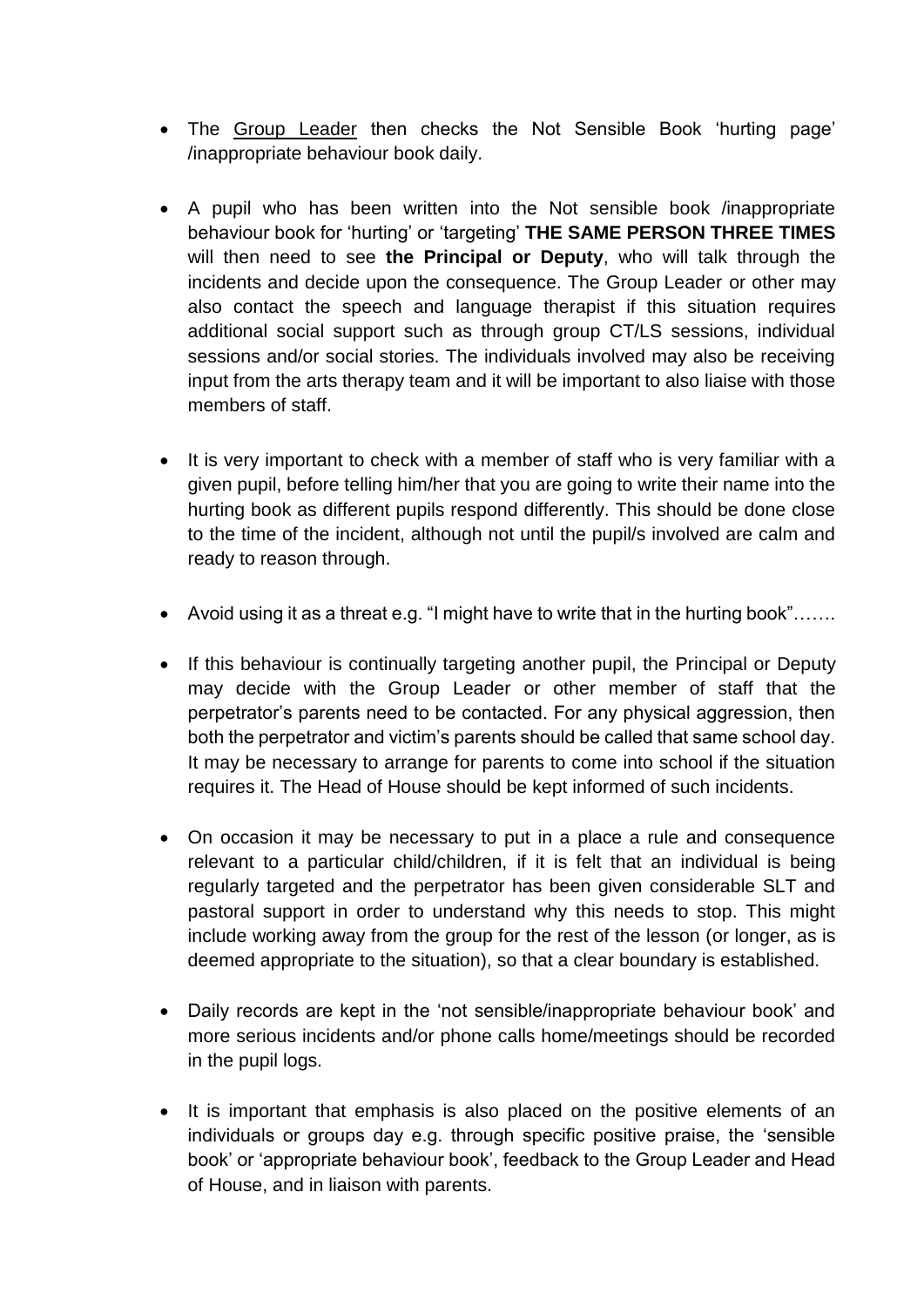- As always, the rule of thumb is: if in doubt ask.
- Physical aggression: Incidents of physical aggression are closely monitored and parents are informed of such incidents via phone call, email or the planner/home-school book. The rule specific to Secondary is that if a pupil is significantly physically aggressive he or she will usually need to go home (depending upon the nature of the incident) and his or her parents will be warned. Sometimes parents request that pupils are internally withdrawn from lessons rather than stay at home. Pupils are regularly reminded of this rule by their Group Leaders. This consequence would be discussed with Joey Burgess or Vikki Langford. The variables involved would be considered and parents would be informed. It is important that the triggers for such situations are reduced or removed as much as possible through environmental factors and the high level of staff to pupil ratio throughout the school. If a Secondary pupil is sent home for physical aggression, this is recorded in the Sanctions Record.

## **Key Stage Four 'Targeted Behaviour' Rule:**

As the pupils move into KS4, it is necessary to raise behavioural expectations and hence consequences. Therefore, a specific rule is in place for any targeted behaviour towards another pupil.

#### Rule:

This is defined as any behaviour which is deliberately targeted to upset, hurt, exclude or harass another pupil or pupils.

#### Consequence:

Any targeted behaviour should be addressed as soon as possible, depending on the context. The Secondary Behaviour Coordinator, Group Leader and Head of House should be informed. Also inform the Head of Behaviour/Deputy and Principal regarding significant or reoccurring incidents.

The individual/s responsible for the targeted behaviour will be withdrawn to work away from the group for two consecutive lessons. Details of the incident must be recorded in the pupil log.

The Head of House will also inform the parents of both the perpetrator and the victim.